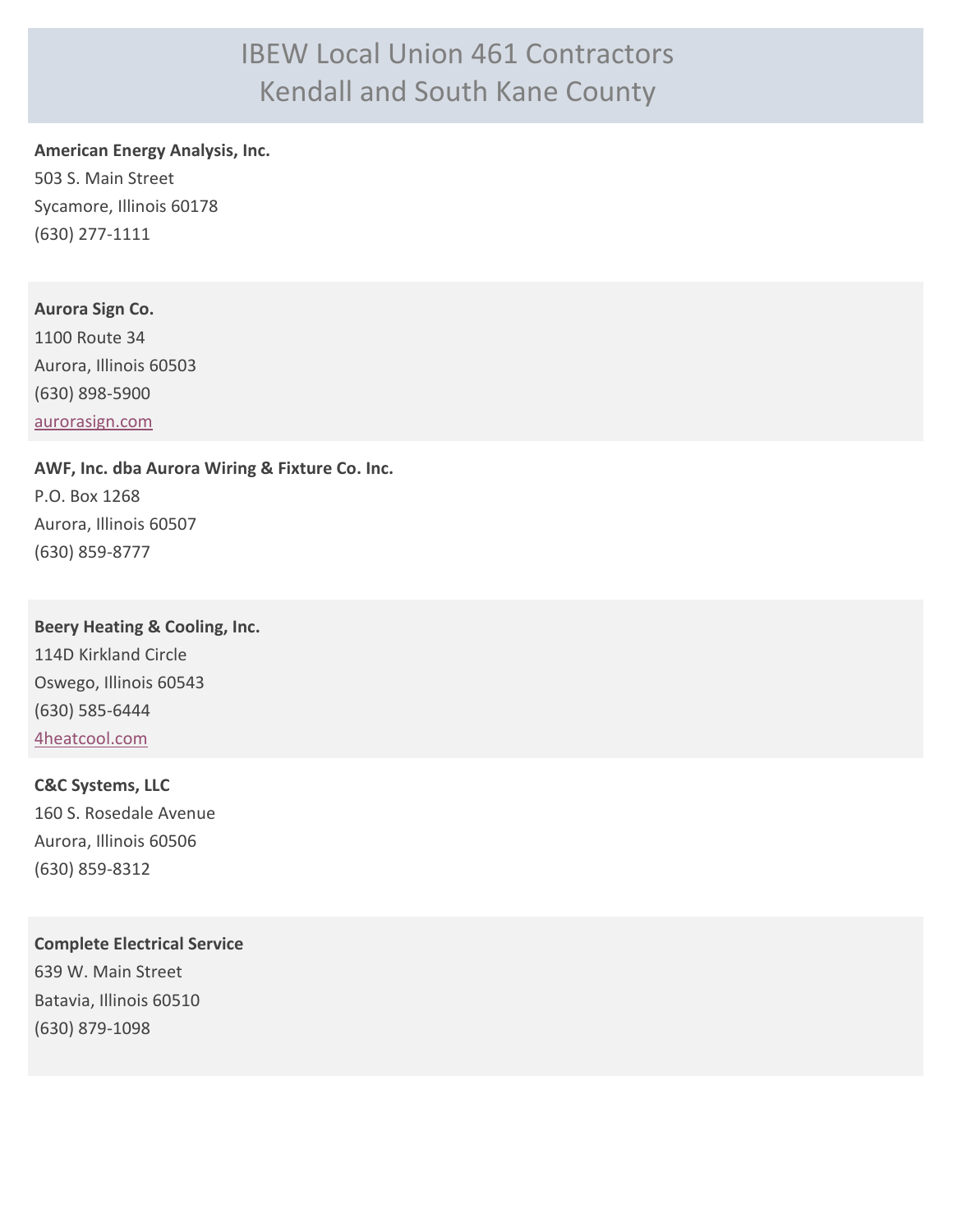**Correct Electric, Inc.**

3 E. Front Street, #629 Newark, Illinois 60541 (815) 496-3000 [correctelectric.us](http://correctelectric.us)

**CTS of Illinois, Inc.** 1556 Crescent Lake Drive Montgomery, Illinois 60538 (630) 892-2355 [ctsconnected.com](http://ctsconnected.com)

**Fitzgerald's Electrical Contracting Inc.** 6S865 Shaw Road Big Rock, Illinois 60511 (630) 556-3000 [fitzec.com](http://fitzec.com)

**Frank Marshall Electric Midwest LLC.** 1043 Oliver Avenue Aurora, Illinois 60506 (630) 892-2942 [fme-inc.com](http://fme-inc.com)

**Frost Electric Company Inc.** 749 Morton Avenue Aurora, Illinois 60506 (630) 897-3900 [frost-electric.com](http://frost-electric.com)

**High Voltage Electric dba 5th Avenue Electric**

102 N. 5th Avenue St. Charles, Illinois 60174 (630) 584-3377

**Holmgren Electric, Inc.** 609 Thryselius Drive Unit A Elburn, Illinios 60119 (630) 365-9916 [holmgrenelectric.com](http://holmgrenelectric.com)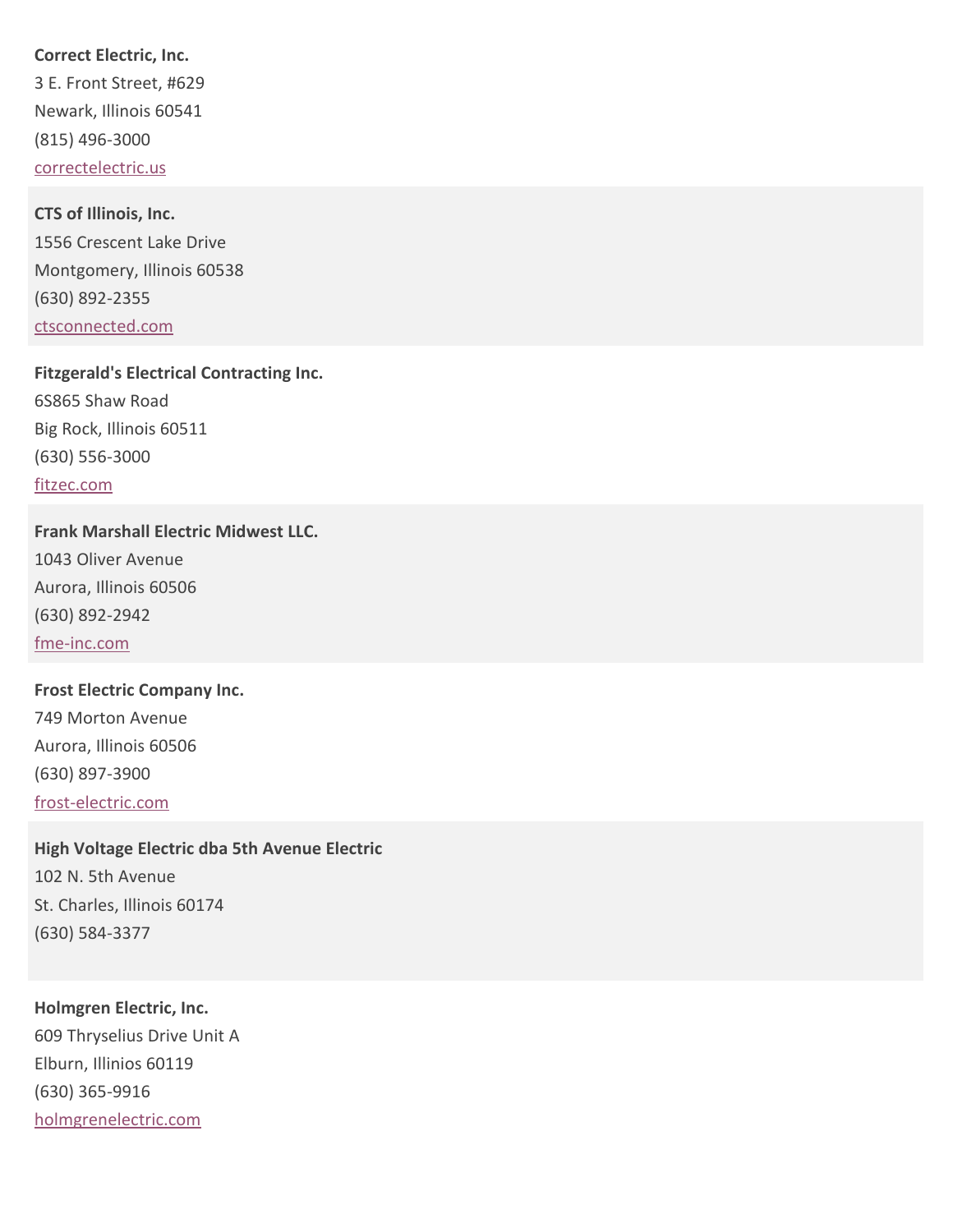**Huen Electric, Inc.** 1630 Mountain Street Aurora, Illinois 60505 (630) 851-3668 [huenelectric.com](http://huenelectric.com)

**Inteck Systems, Inc.** 51 Stonehill Road, PO Box 978 Oswego, Illinois 60543 (630) 551-0884

**Lang Mechanical, Inc.** 2112 W. Galena Blvd. #466 Aurora, Illinois 60506 (630) 892-7588 [langmechanical.net](http://langmechanical.net)

**Media Tech LLC** 1830 Wallace Avenue, Ste. 220 St. Charles, Illinois 60174 (630) 444-0011 [mediatechliving.com](http://mediatechliving.com)

**Mendel Electrical Division** 3N640 No. 17th Street St. Charles, Illinois 60174 (630) 377-3608 [callmendel.com](http://callmendel.com)

**Naperville Electrical Contractors, Inc.** P.O. Box 424 Oswego, Illinois 60543 (630) 554-0077

**NAT Tech, Inc.** 1350 Washington Street West Chicago, Illinois 60185 (630) 851-7751 [national-technologies.com](http://national-technologies.com)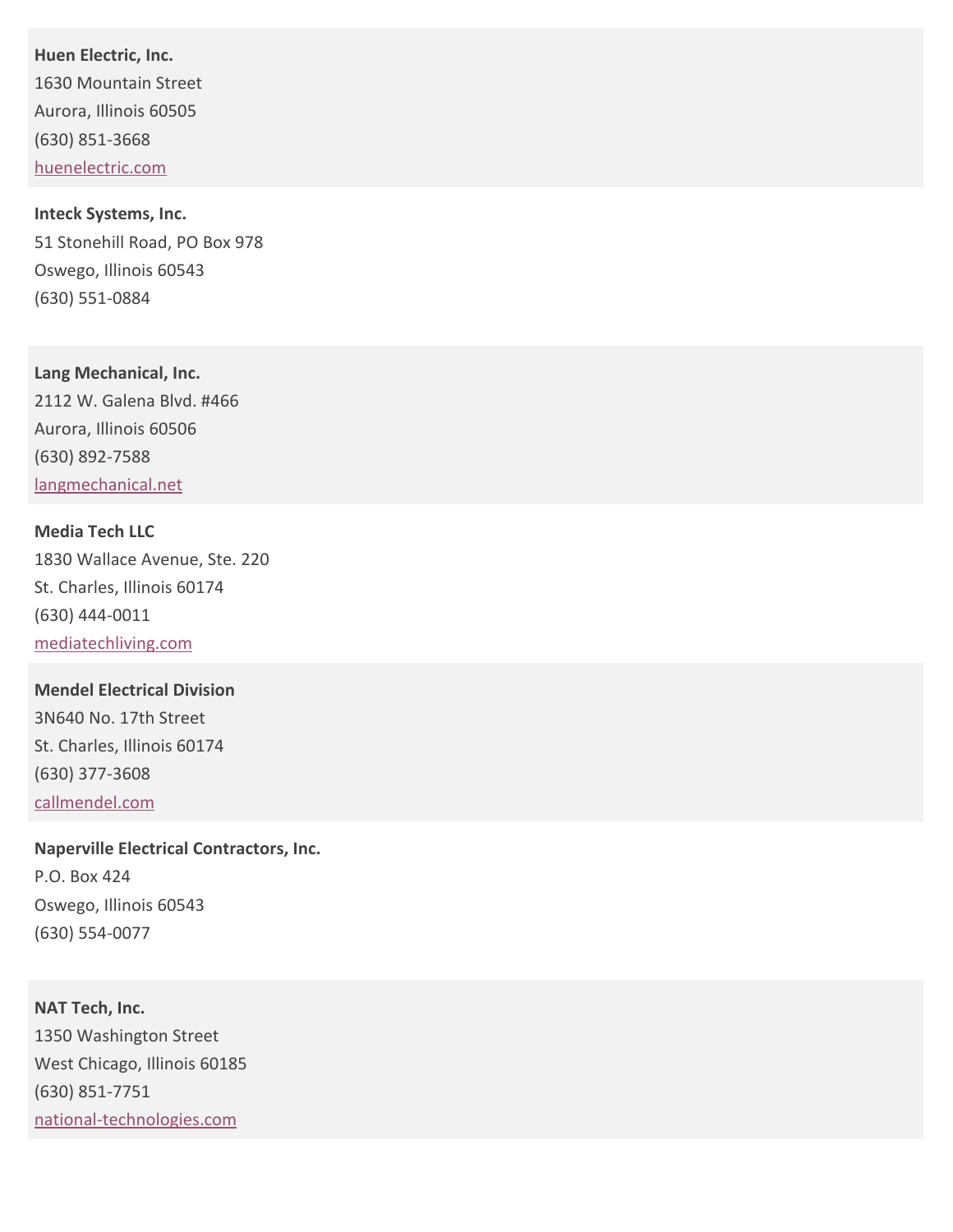#### **Neon Prism Sign Company**

1213 Paramount Parkway Batavia, Illinois 60510 (630) 879-1010 [neonprismsigns.com](http://neonprismsigns.com)

**Platinum Communications LLC** 543 Bloomfield Circle Geneva, Illinois 60134 (630) 777-7501

**Platt Electric, Inc.** 805 Montgomery Road, P.O. Box 1685 Aurora, Illinois 60507 (630) 851-5799

**R & R Electrical Contractors Inc.** 15660G Miller Road Plano, Illinois 60545 (630) 859-3840

**Ragusin Electric, Inc.** 1436 Kathleen Way Elk Grove Village, Illinois 60007 (847) 524-0000

**Rehm Electric Shop Inc.** 215 W. Main Street St. Charles, Illinois 60174 (630) 584-0009 [rehmelectric.com](http://rehmelectric.com)

**TAI, LLC** 311 Church Street Yorkville, Illinois 60560 (630) 553-4560 [tailifesafety.com](http://tailifesafety.com)